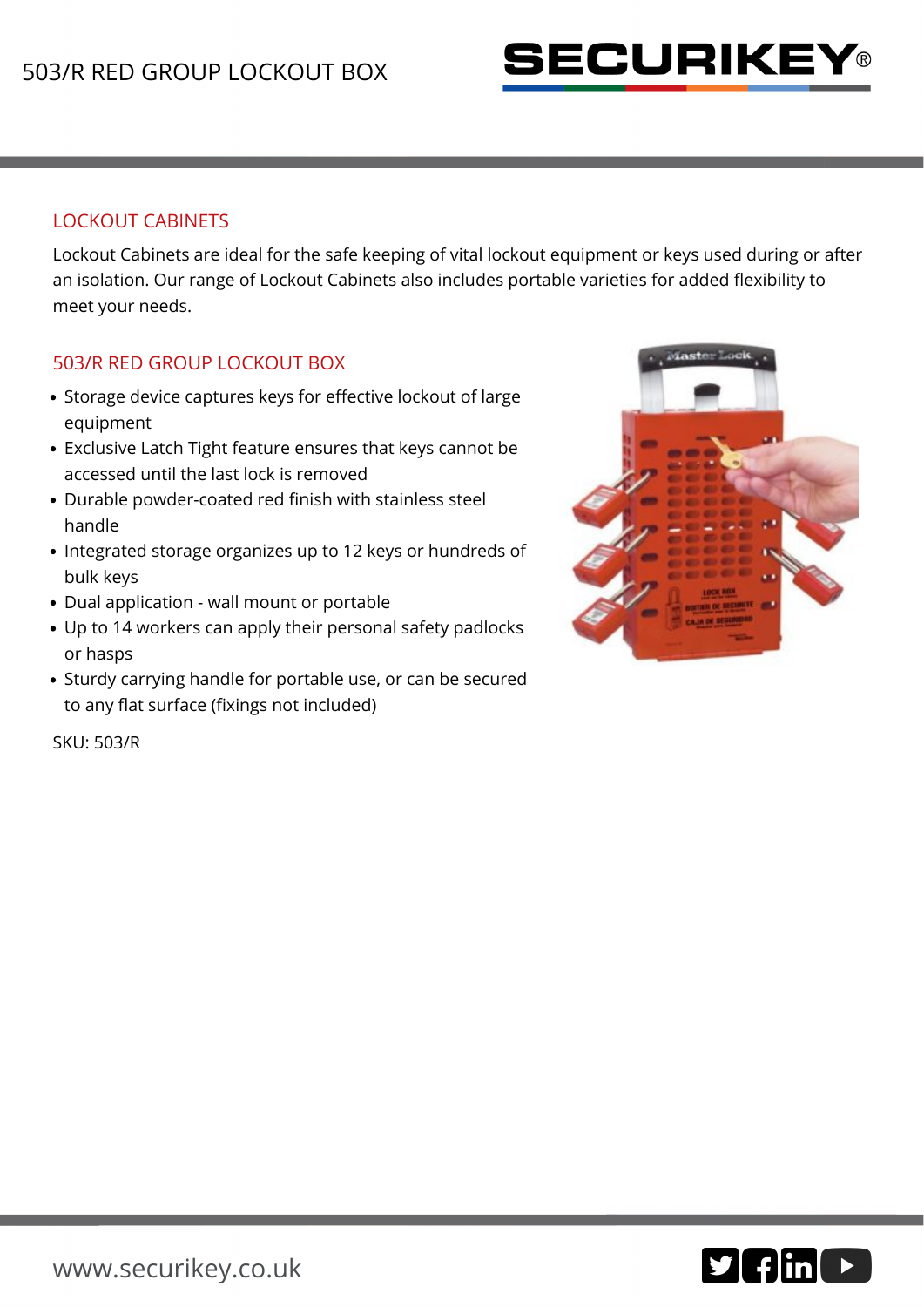

## ADDITIONAL INFORMATION

| Weight            | 1.882 kg                       |
|-------------------|--------------------------------|
| <b>Dimensions</b> | 356 (H) x 178 (W) x 102 (D) mm |